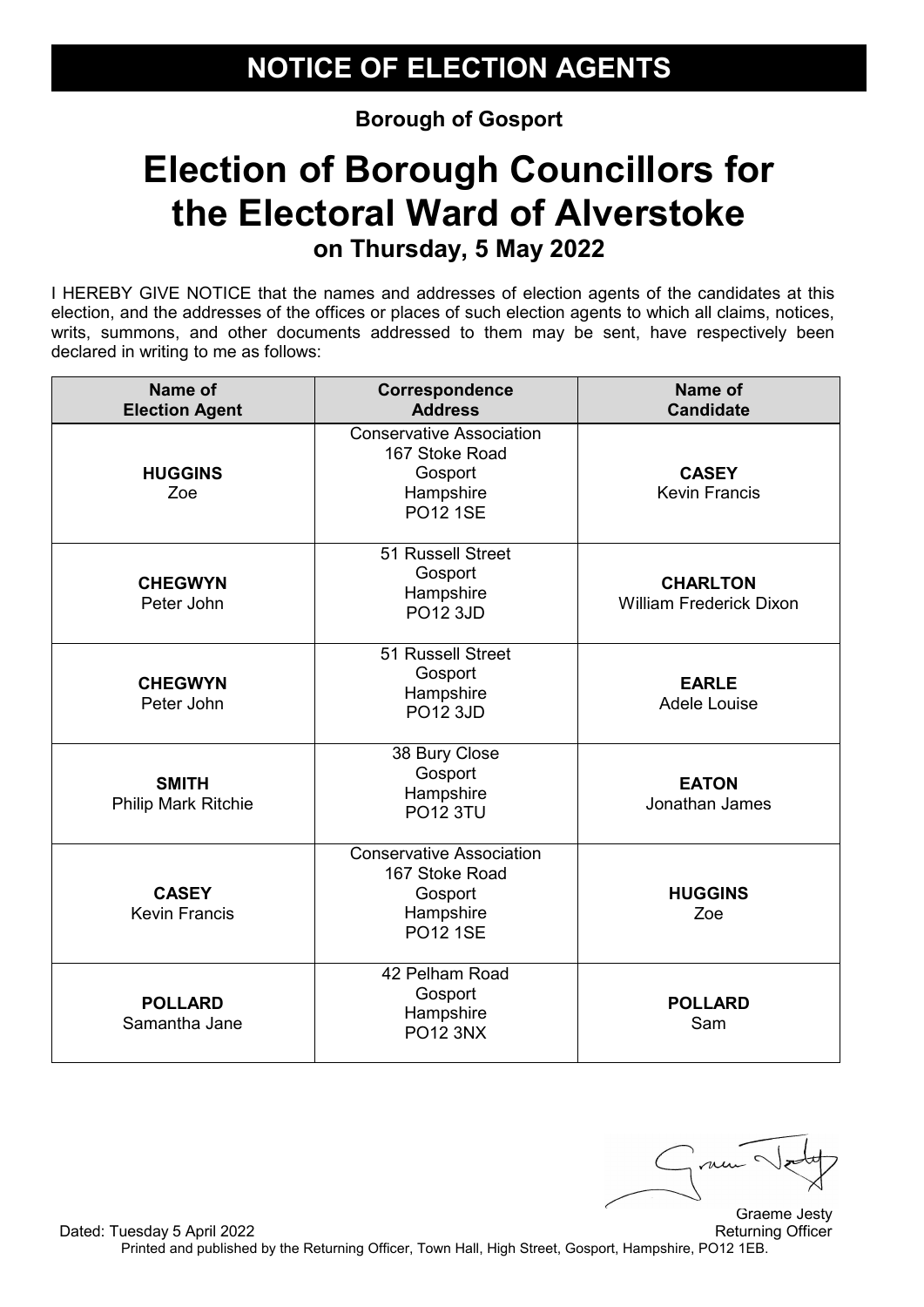#### **Election of Borough Councillors for the Electoral Ward of Anglesey on Thursday, 5 May 2022**

I HEREBY GIVE NOTICE that the names and addresses of election agents of the candidates at this election, and the addresses of the offices or places of such election agents to which all claims, notices, writs, summons, and other documents addressed to them may be sent, have respectively been declared in writing to me as follows:

| Name of<br><b>Election Agent</b>           | Correspondence<br><b>Address</b>                               | Name of<br><b>Candidate</b>            |
|--------------------------------------------|----------------------------------------------------------------|----------------------------------------|
| <b>CHEGWYN</b><br>Peter John               | 51 Russell Street<br>Gosport<br>Hampshire<br><b>PO12 3JD</b>   | <b>CHARLTON</b><br>Alison Jacqueline   |
| <b>SMITH</b><br><b>Philip Mark Ritchie</b> | 38 Bury Close<br>Gosport<br>Hampshire<br><b>PO12 3TU</b>       | <b>GREEN</b><br>Aretha                 |
| <b>RAFFAELLI</b><br>Philip lain            | 14 St Marks Road<br>Gosport<br>Hampshire<br><b>PO12 2DA</b>    | <b>RAFFAELLI</b><br>Philip lain        |
| <b>CHEGWYN</b><br>Peter John               | 51 Russell Street<br>Gosport<br>Hampshire<br><b>PO12 3JD</b>   | <b>SALTER</b><br><b>Robert Malcolm</b> |
| <b>SCARD</b><br>Alan David                 | 14 Long Water Drive<br>Gosport<br>Hampshire<br><b>PO12 2UP</b> | <b>SCARD</b><br>Alan David             |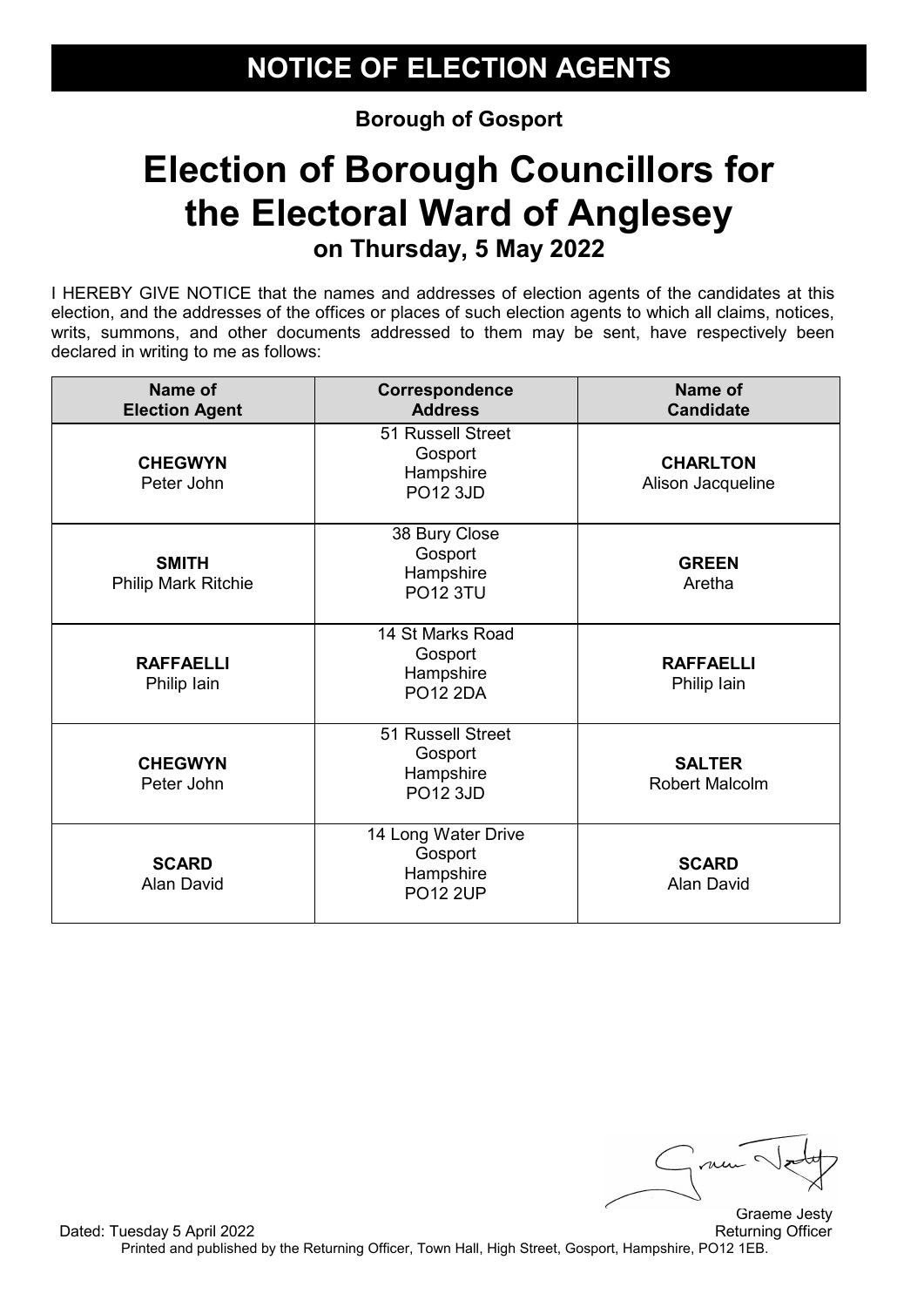#### **Election of Borough Councillors for the Electoral Ward of Bridgemary on Thursday, 5 May 2022**

I HEREBY GIVE NOTICE that the names and addresses of election agents of the candidates at this election, and the addresses of the offices or places of such election agents to which all claims, notices, writs, summons, and other documents addressed to them may be sent, have respectively been declared in writing to me as follows:

| Name of<br><b>Election Agent</b> | Correspondence<br><b>Address</b>                                                             | Name of<br><b>Candidate</b>               |
|----------------------------------|----------------------------------------------------------------------------------------------|-------------------------------------------|
| <b>DAVIS</b><br>Martyn Kevin     | 32 Bosham Walk<br>Gosport<br>Hampshire<br><b>PO13 0QJ</b>                                    | <b>DAVIS</b><br>Martyn Kevin              |
| <b>CHEGWYN</b><br>Peter John     | 51 Russell Street<br>Gosport<br>Hampshire<br><b>PO12 3JD</b>                                 | <b>HAMMOND</b><br><b>Stephen Geoffrey</b> |
| <b>MCALEESE</b><br>George        | <b>Conservative Association</b><br>167 Stoke Road<br>Gosport<br>Hampshire<br><b>PO12 1SE</b> | <b>JONES</b><br>Kathy                     |
| <b>CHEGWYN</b><br>Peter John     | 51 Russell Street<br>Gosport<br>Hampshire<br><b>PO12 3JD</b>                                 | <b>MAYNARD</b><br><b>Bob</b>              |
| <b>MCALEESE</b><br>George        | <b>Conservative Association</b><br>167 Stoke Road<br>Gosport<br>Hampshire<br><b>PO12 1SE</b> | <b>NAMDEO</b><br>Supriya                  |

me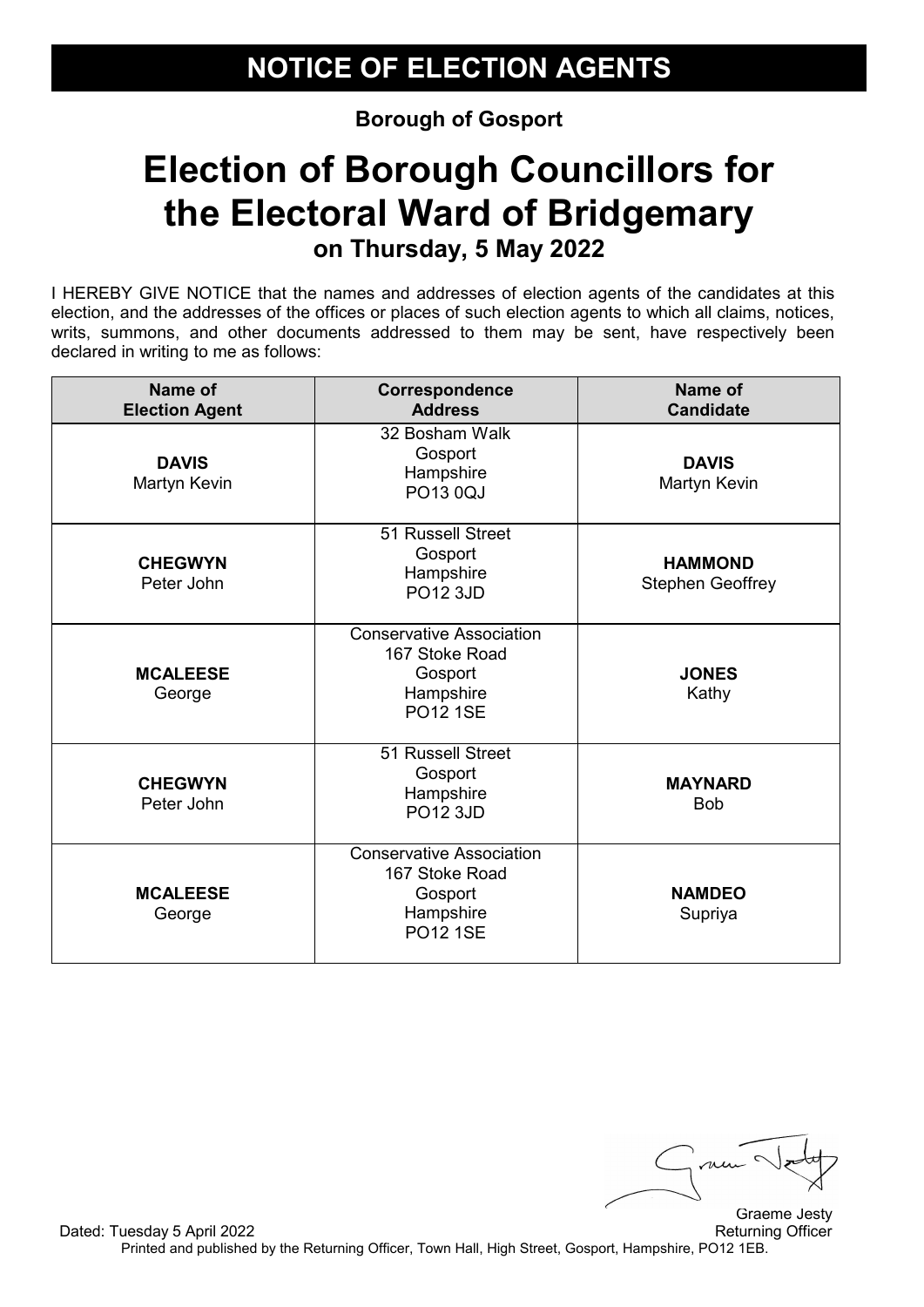# **Election of Borough Councillors for the Electoral Ward of Brockhurst and Privett on Thursday, 5 May 2022**

| Name of<br><b>Election Agent</b>           | Correspondence<br><b>Address</b>                                                             | Name of<br><b>Candidate</b>             |
|--------------------------------------------|----------------------------------------------------------------------------------------------|-----------------------------------------|
| <b>MCALEESE</b><br>George                  | <b>Conservative Association</b><br>167 Stoke Road<br>Gosport<br>Hampshire<br><b>PO12 1SE</b> | <b>BATTY</b><br>Linda Mary              |
| <b>MCALEESE</b><br>George                  | <b>Conservative Association</b><br>167 Stoke Road<br>Gosport<br>Hampshire<br><b>PO12 1SE</b> | <b>BLACKMAN</b><br>Sean Peter           |
| <b>CHEGWYN</b><br>Peter John               | 51 Russell Street<br>Gosport<br>Hampshire<br><b>PO12 3JD</b>                                 | <b>HYLANDS</b><br><b>Robert Leonard</b> |
| <b>SMITH</b><br><b>Philip Mark Ritchie</b> | 38 Bury Close<br>Gosport<br>Hampshire<br><b>PO12 3TU</b>                                     | <b>MANDRILL</b><br><b>Alison Mary</b>   |
| <b>CHEGWYN</b><br>Peter John               | 51 Russell Street<br>Gosport<br>Hampshire<br><b>PO12 3JD</b>                                 | <b>MARSHALL</b><br>Stephen James        |

Graeme Jesty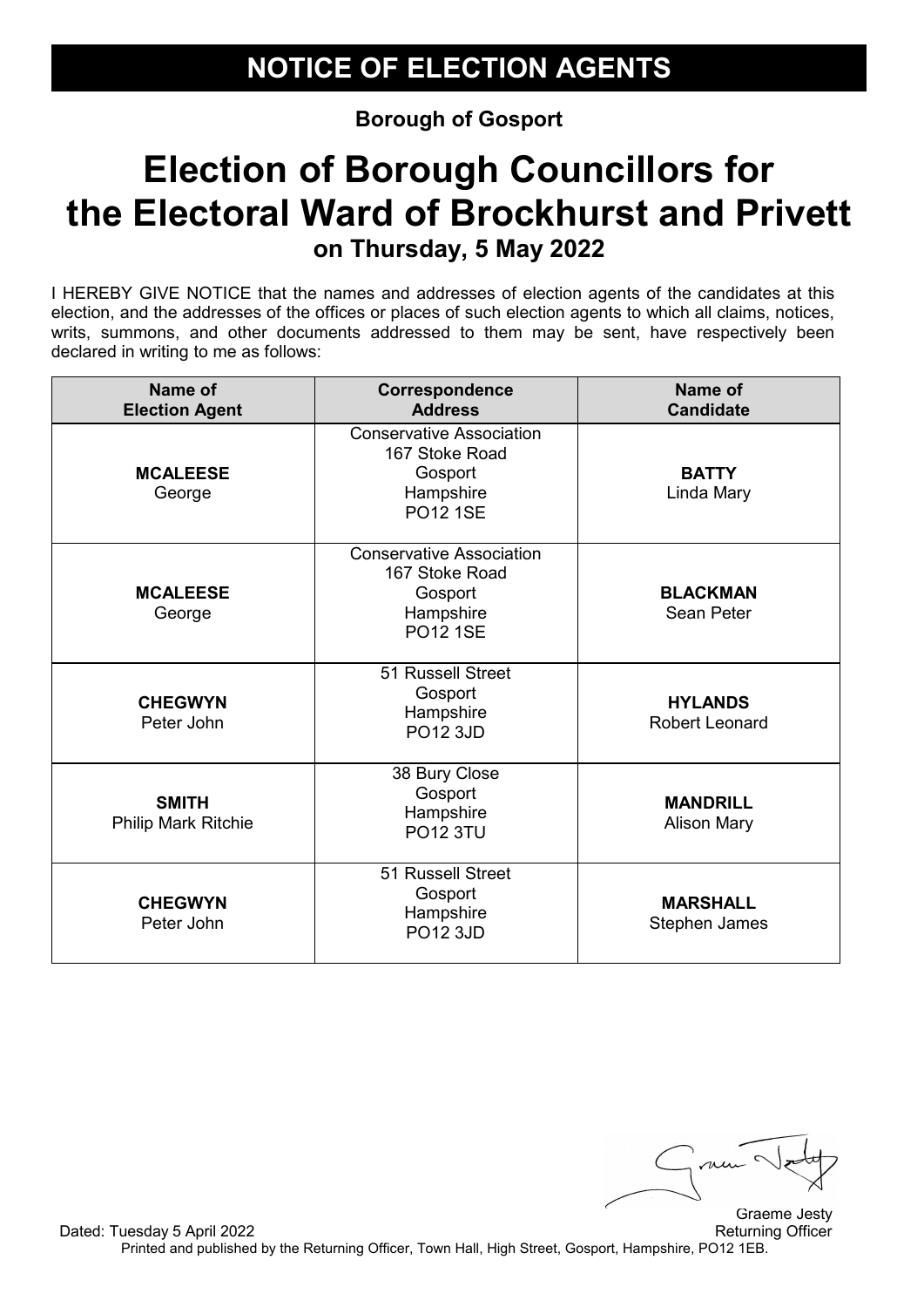# **Election of Borough Councillors for the Electoral Ward of Elson on Thursday, 5 May 2022**

I HEREBY GIVE NOTICE that the names and addresses of election agents of the candidates at this election, and the addresses of the offices or places of such election agents to which all claims, notices, writs, summons, and other documents addressed to them may be sent, have respectively been declared in writing to me as follows:

| Name of<br><b>Election Agent</b>    | Correspondence<br><b>Address</b>                                                             | Name of<br><b>Candidate</b>           |
|-------------------------------------|----------------------------------------------------------------------------------------------|---------------------------------------|
| <b>CHEGWYN</b><br>Peter John        | 51 Russell Street<br>Gosport<br>Hampshire<br>PO12 3JD                                        | <b>BALLARD</b><br>Sue                 |
| <b>CHEGWYN</b><br>Peter John        | 51 Russell Street<br>Gosport<br>Hampshire<br><b>PO12 3JD</b>                                 | <b>EARLE</b><br><b>Richard Philip</b> |
| <b>MCALEESE</b><br>George           | <b>Conservative Association</b><br>167 Stoke Road<br>Gosport<br>Hampshire<br><b>PO12 1SE</b> | <b>HOOK</b><br>Natasha Georgina       |
| <b>KELLY</b><br>Kathryn Shelagh     | 1 Hastings Avenue<br>Gosport<br>Hampshire<br><b>PO12 4BY</b>                                 | <b>KELLY</b><br>Kathryn Shelagh       |
| <b>MCALEESE</b><br>George           | <b>Conservative Association</b><br>167 Stoke Road<br>Gosport<br>Hampshire<br><b>PO12 1SE</b> | <b>NEVILLE</b><br>Alan Michael        |
| <b>SMITH</b><br>Philip Mark Ritchie | 38 Bury Close<br>Gosport<br>Hampshire<br><b>PO12 3TU</b>                                     | <b>SMITH</b><br>Emma Jean             |

Graeme Jesty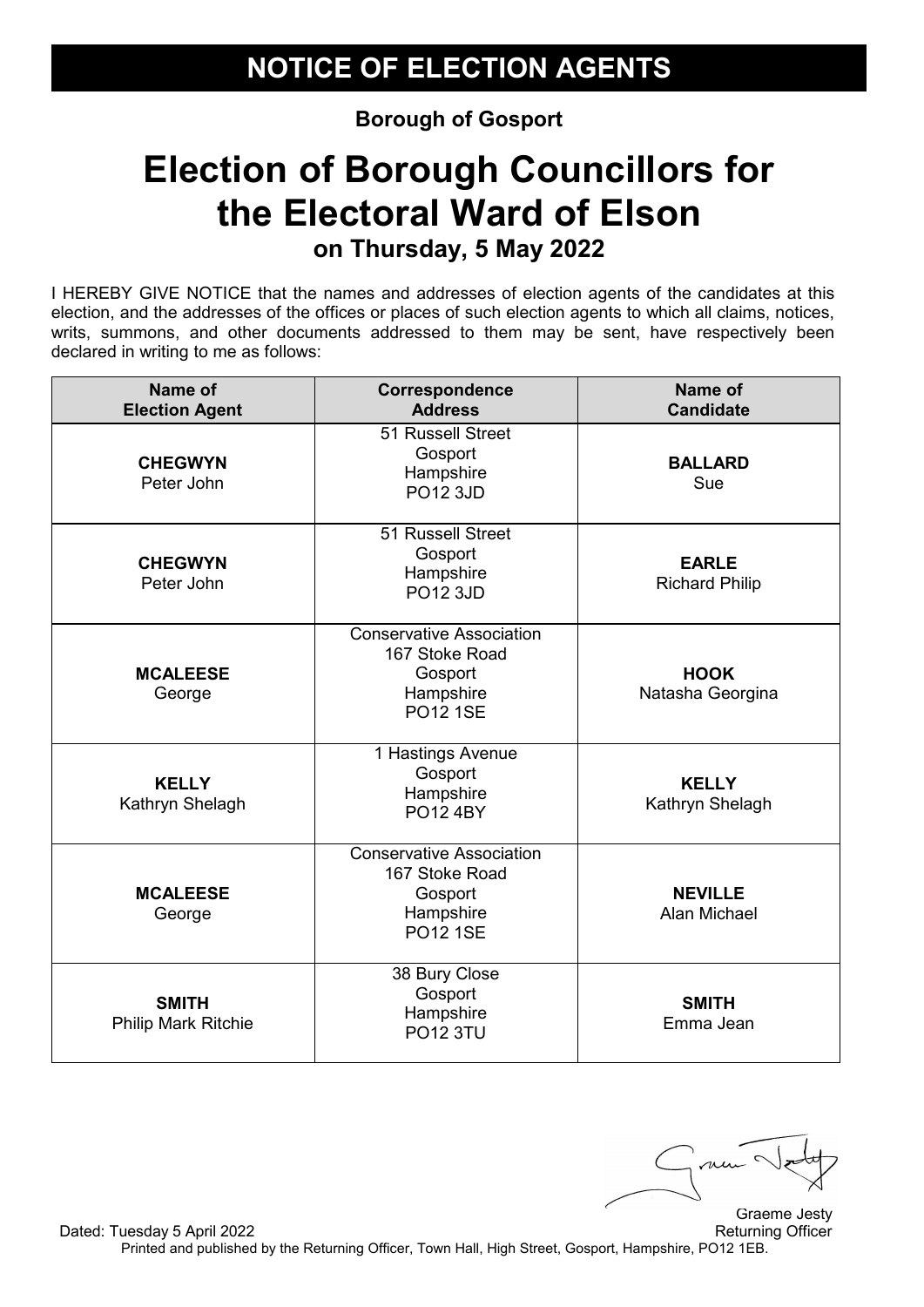# **Election of Borough Councillors for the Electoral Ward of Forton on Thursday, 5 May 2022**

I HEREBY GIVE NOTICE that the names and addresses of election agents of the candidates at this election, and the addresses of the offices or places of such election agents to which all claims, notices, writs, summons, and other documents addressed to them may be sent, have respectively been declared in writing to me as follows:

| Name of<br><b>Election Agent</b>           | Correspondence<br><b>Address</b>                                                             | Name of<br><b>Candidate</b>           |
|--------------------------------------------|----------------------------------------------------------------------------------------------|---------------------------------------|
| <b>CHEGWYN</b><br>Peter John               | 51 Russell Street<br>Gosport<br>Hampshire<br><b>PO12 3JD</b>                                 | <b>BRADLEY</b><br>Mervin John         |
| <b>CHEGWYN</b><br>Peter John               | 51 Russell Street<br>Gosport<br>Hampshire<br><b>PO12 3JD</b>                                 | <b>CHEGWYN</b><br>Peter John          |
| <b>WALKER</b><br><b>Gary David</b>         | <b>Conservative Association</b><br>167 Stoke Road<br>Gosport<br>Hampshire<br><b>PO12 1SE</b> | <b>DESBOIS</b><br>Sue                 |
| <b>SMITH</b><br><b>Philip Mark Ritchie</b> | 38 Bury Close<br>Gosport<br>Hampshire<br><b>PO12 3TU</b>                                     | <b>PERCIVAL</b><br><b>Claire Ruth</b> |
| <b>WALKER</b><br><b>Gary David</b>         | 9 Madison Close<br>Gosport<br>Hampshire<br><b>PO13 9UL</b>                                   | <b>WALKER</b><br><b>Gary David</b>    |

me Graeme Jesty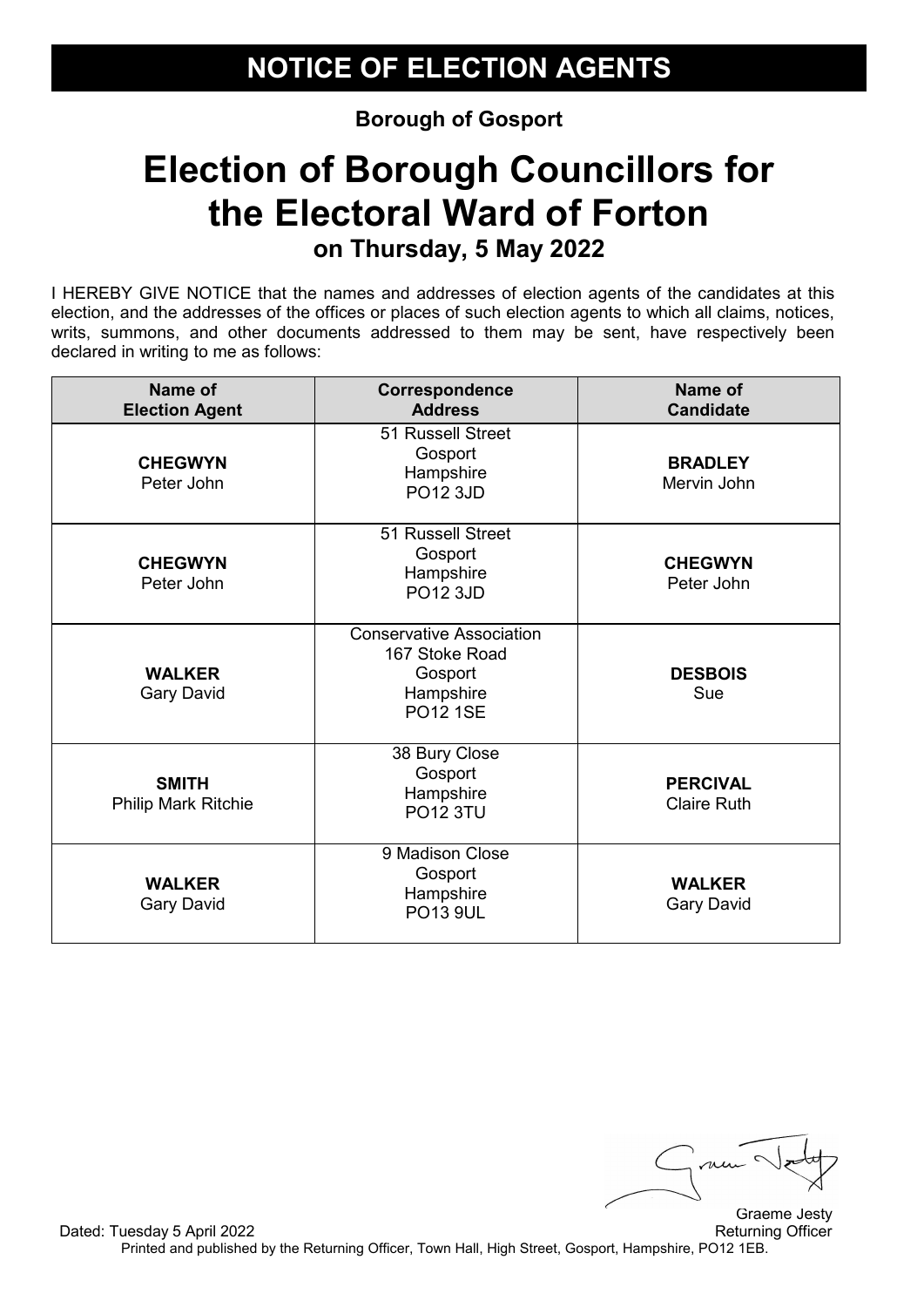# **Election of Borough Councillors for the Electoral Ward of Grange and Alver Valley on Thursday, 5 May 2022**

| <b>Name of</b><br><b>Election Agent</b> | Correspondence<br><b>Address</b>                                | Name of<br><b>Candidate</b>           |
|-----------------------------------------|-----------------------------------------------------------------|---------------------------------------|
| <b>PERCIVAL</b><br><b>Claire Ruth</b>   | 26 Windsor Road<br>Gosport<br>Hampshire<br>PO12 3QT             | <b>BROWN</b><br>Jonathan              |
| <b>CHEGWYN</b><br>Peter John            | 51 Russell Street<br>Gosport<br>Hampshire<br><b>PO12 3JD</b>    | <b>FOSTER-REED</b><br>Clive           |
| <b>JESSOP</b><br>Anthony                | 11a<br><b>Selsey Avenue</b><br>Gosport<br>Hampshire<br>PO12 4DJ | <b>JESSOP</b><br>Tony                 |
| <b>JESSOP</b><br>Anthony                | 11a<br><b>Selsey Avenue</b><br>Gosport<br>Hampshire<br>PO12 4DJ | <b>MORGAN</b><br>Maggie               |
| <b>PERCIVAL</b><br><b>Claire Ruth</b>   | 26 Windsor Road<br>Gosport<br>Hampshire<br><b>PO12 3QT</b>      | <b>PERCIVAL</b><br><b>Hilary Ruth</b> |

Graeme Jesty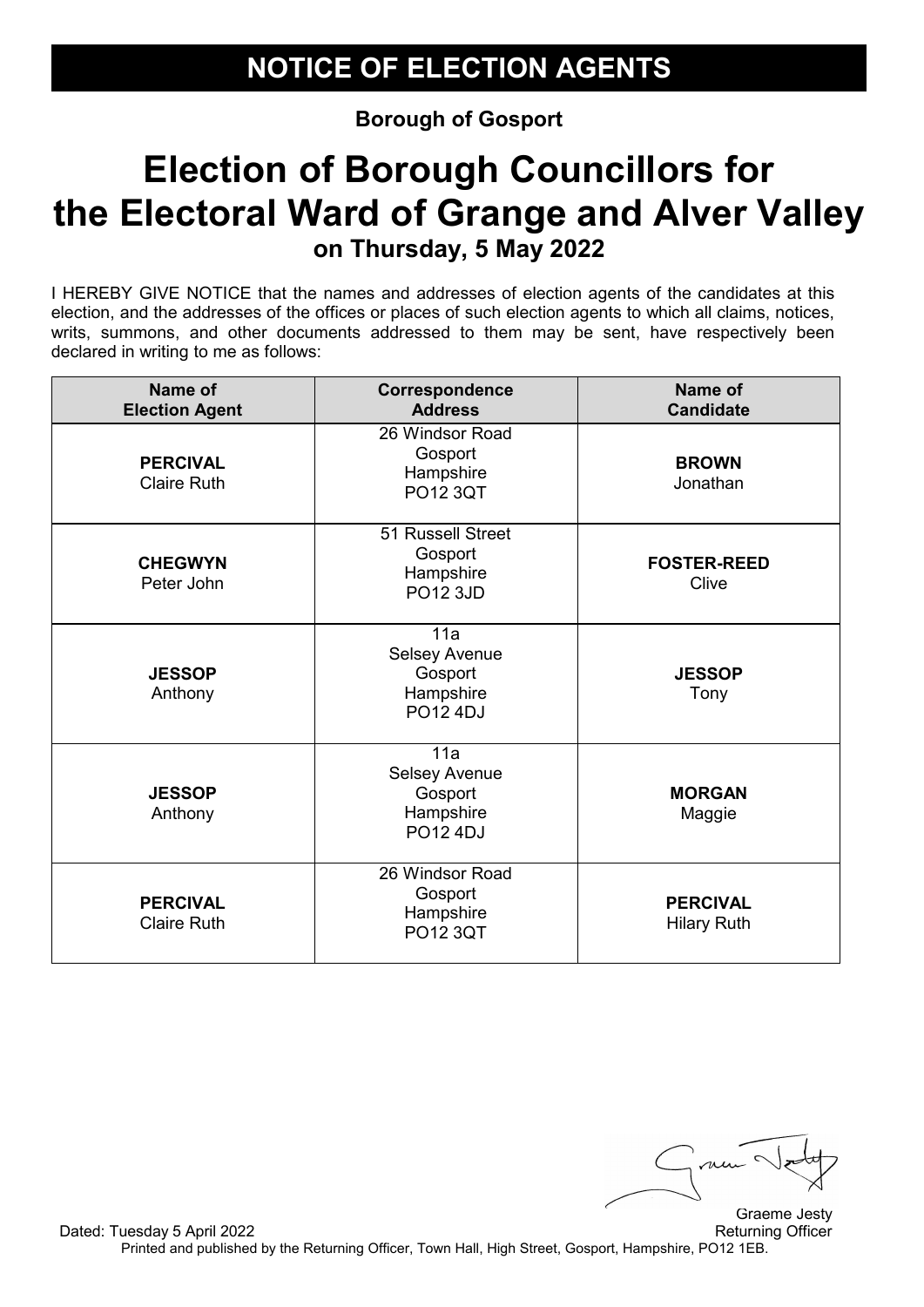# **Election of Borough Councillors for the Electoral Ward of Harbourside and Town on Thursday, 5 May 2022**

I HEREBY GIVE NOTICE that the names and addresses of election agents of the candidates at this election, and the addresses of the offices or places of such election agents to which all claims, notices, writs, summons, and other documents addressed to them may be sent, have respectively been declared in writing to me as follows:

| Name of<br><b>Election Agent</b>      | Correspondence<br><b>Address</b>                                                             | <b>Name of</b><br><b>Candidate</b>         |
|---------------------------------------|----------------------------------------------------------------------------------------------|--------------------------------------------|
| <b>CULLY</b><br>June Elizabeth Rita   | <b>Gosport Labour Party</b><br>179 Forton Road<br>Gosport<br>Hampshire<br><b>PO12 3HB</b>    | <b>CULLY</b><br>June Elizabeth Rita        |
| <b>CULLY</b><br>June Elizabeth Rita   | <b>Gosport Labour Party</b><br>179 Forton Road<br>Gosport<br>Hampshire<br><b>PO12 3HB</b>    | <b>DURRANT</b><br><b>Alan Edward James</b> |
| <b>CHEGWYN</b><br>Peter John          | 51 Russell Street<br>Gosport<br>Hampshire<br><b>PO12 3JD</b>                                 | <b>ELY</b><br>Susan                        |
| <b>FLETCHER</b><br>Dale               | 6 Camden Street<br>Gosport<br>Hampshire<br><b>PO12 3HZ</b>                                   | <b>FLETCHER</b><br>Dale                    |
| <b>THOMPSON</b><br>Robert             | <b>Conservative Association</b><br>167 Stoke Road<br>Gosport<br>Hampshire<br><b>PO12 1SE</b> | <b>MEENAGHAN</b><br>Lesley Mary Doris      |
| <b>MEENAGHAN</b><br>Lesley Mary Doris | <b>Conservative Association</b><br>167 Stoke Road<br>Gosport<br>Hampshire<br><b>PO12 1SE</b> | <b>THOMPSON</b><br>Rob                     |

ni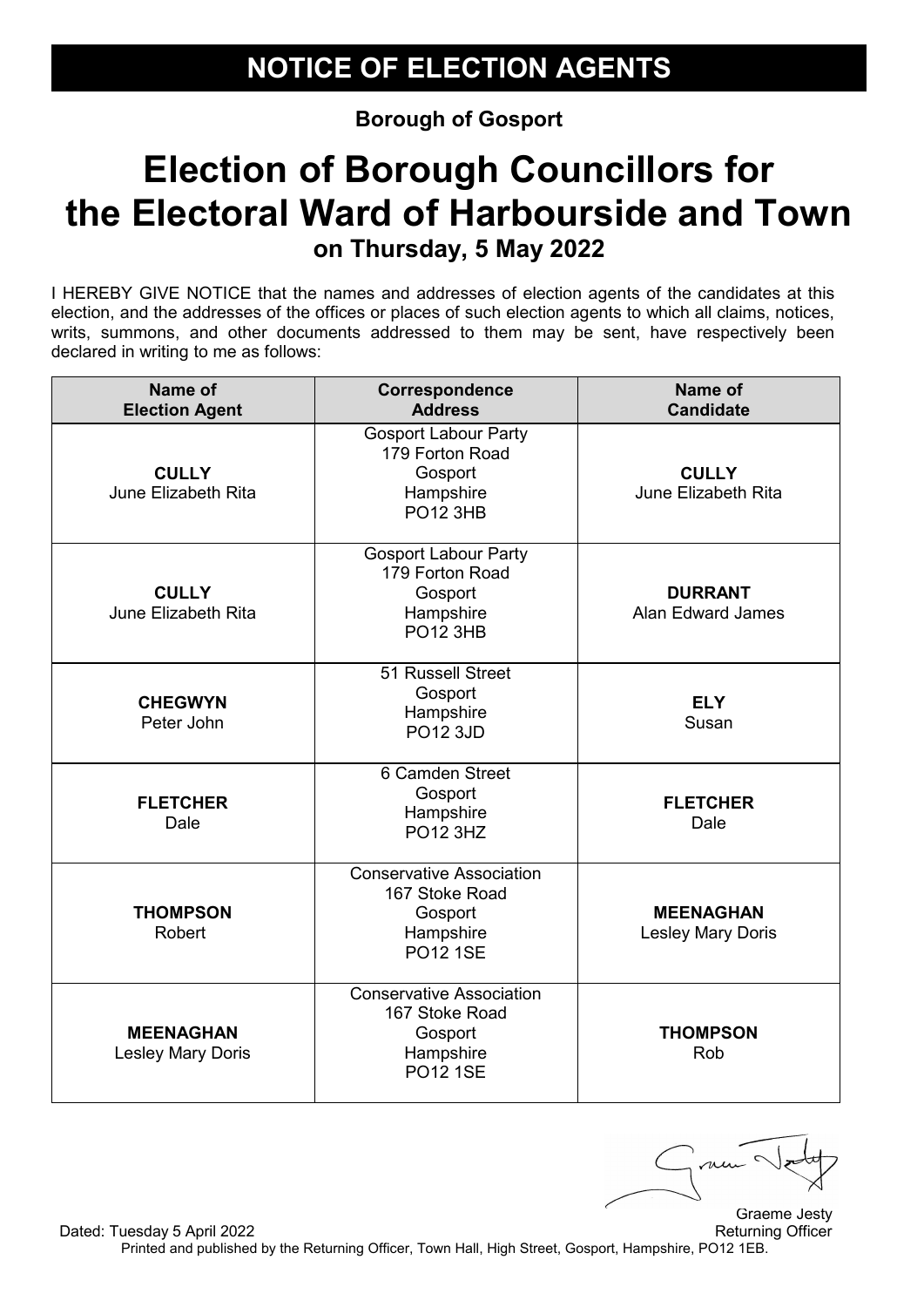#### **Election of Borough Councillors for the Electoral Ward of Hardway on Thursday, 5 May 2022**

| Name of<br><b>Election Agent</b>           | Correspondence<br><b>Address</b>                                                             | <b>Name of</b><br><b>Candidate</b> |
|--------------------------------------------|----------------------------------------------------------------------------------------------|------------------------------------|
| <b>CHEGWYN</b><br>Peter John               | 51 Russell Street<br>Gosport<br>Hampshire<br><b>PO12 3JD</b>                                 | <b>COX</b><br><b>Kirsty Anne</b>   |
| <b>DURRANT</b><br><b>Alan Edward James</b> | Flat 128 Harbour Tower<br><b>Trinity Green</b><br>Gosport<br>Hampshire<br><b>PO12 1HF</b>    | <b>DAVIS</b><br>Simon              |
| <b>MCALEESE</b><br>George                  | <b>Conservative Association</b><br>167 Stoke Road<br>Gosport<br>Hampshire<br><b>PO12 1SE</b> | <b>FURLONG</b><br>Diane Hilda      |
| <b>MCALEESE</b><br>George                  | <b>Conservative Association</b><br>167 Stoke Road<br>Gosport<br>Hampshire<br><b>PO12 1SE</b> | <b>HALLSWORTH</b><br>Kay           |
| <b>CHEGWYN</b><br>Peter John               | 51 Russell Street<br>Gosport<br>Hampshire<br><b>PO12 3JD</b>                                 | <b>HUTCHISON</b><br>Jamie          |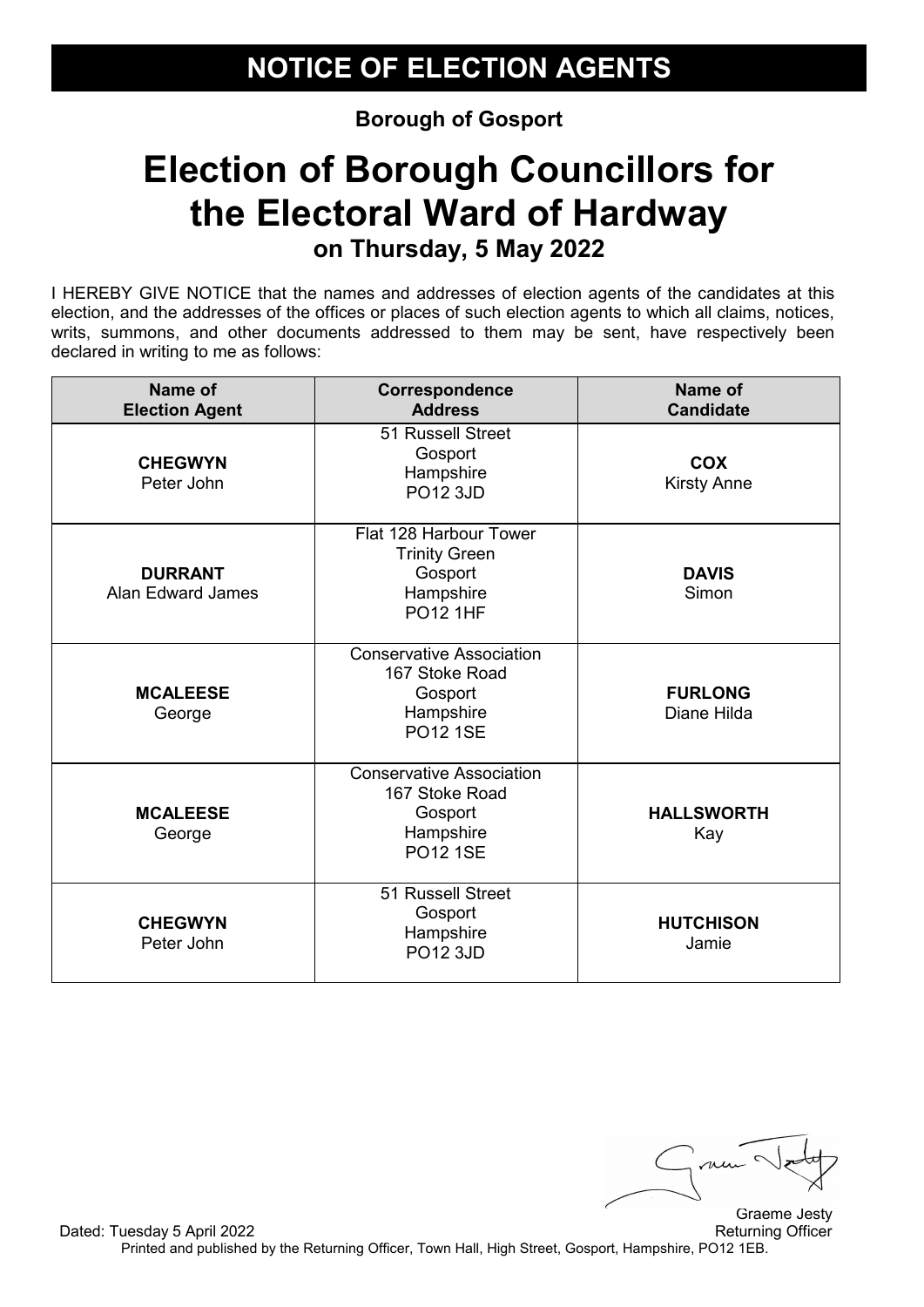# **Election of Borough Councillors for the Electoral Ward of Leesland and Newtown on Thursday, 5 May 2022**

| Name of<br><b>Election Agent</b>         | Correspondence<br><b>Address</b>                                                             | Name of<br><b>Candidate</b>              |
|------------------------------------------|----------------------------------------------------------------------------------------------|------------------------------------------|
| <b>MCALEESE</b><br>George                | <b>Conservative Association</b><br>167 Stoke Road<br>Gosport<br>Hampshire<br><b>PO12 1SE</b> | <b>BEST</b><br>Chris                     |
| <b>FLETCHER</b><br><b>Miles Clifford</b> | 15 Cottage Grove<br>Gosport<br>Hampshire<br><b>PO12 3NY</b>                                  | <b>FLETCHER</b><br><b>Miles Clifford</b> |
| <b>MCALEESE</b><br>George                | <b>Conservative Association</b><br>167 Stoke Road<br>Gosport<br>Hampshire<br><b>PO12 1SE</b> | <b>GARY</b><br>David Frederick           |
| <b>CHEGWYN</b><br>Peter John             | 51 Russell Street<br>Gosport<br>Hampshire<br><b>PO12 3JD</b>                                 | <b>KELLY</b><br>Dawn Christina           |
| <b>SMITH</b><br>Philip Mark Ritchie      | 38 Bury Close<br>Gosport<br>Hampshire<br><b>PO12 3TU</b>                                     | <b>NOAKES</b><br><b>Charis Andrea</b>    |
| <b>PINDER</b><br>Aaron Keith             | 35 Courageous Road<br>Lee-on-the-Solent<br>Hampshire<br>PO13 9GD                             | <b>PINDER</b><br>Aaron Keith             |
| <b>CHEGWYN</b><br>Peter John             | 51 Russell Street<br>Gosport<br>Hampshire<br><b>PO12 3JD</b>                                 | <b>WESTERBY</b><br>Julie Karen           |

Graeme Jesty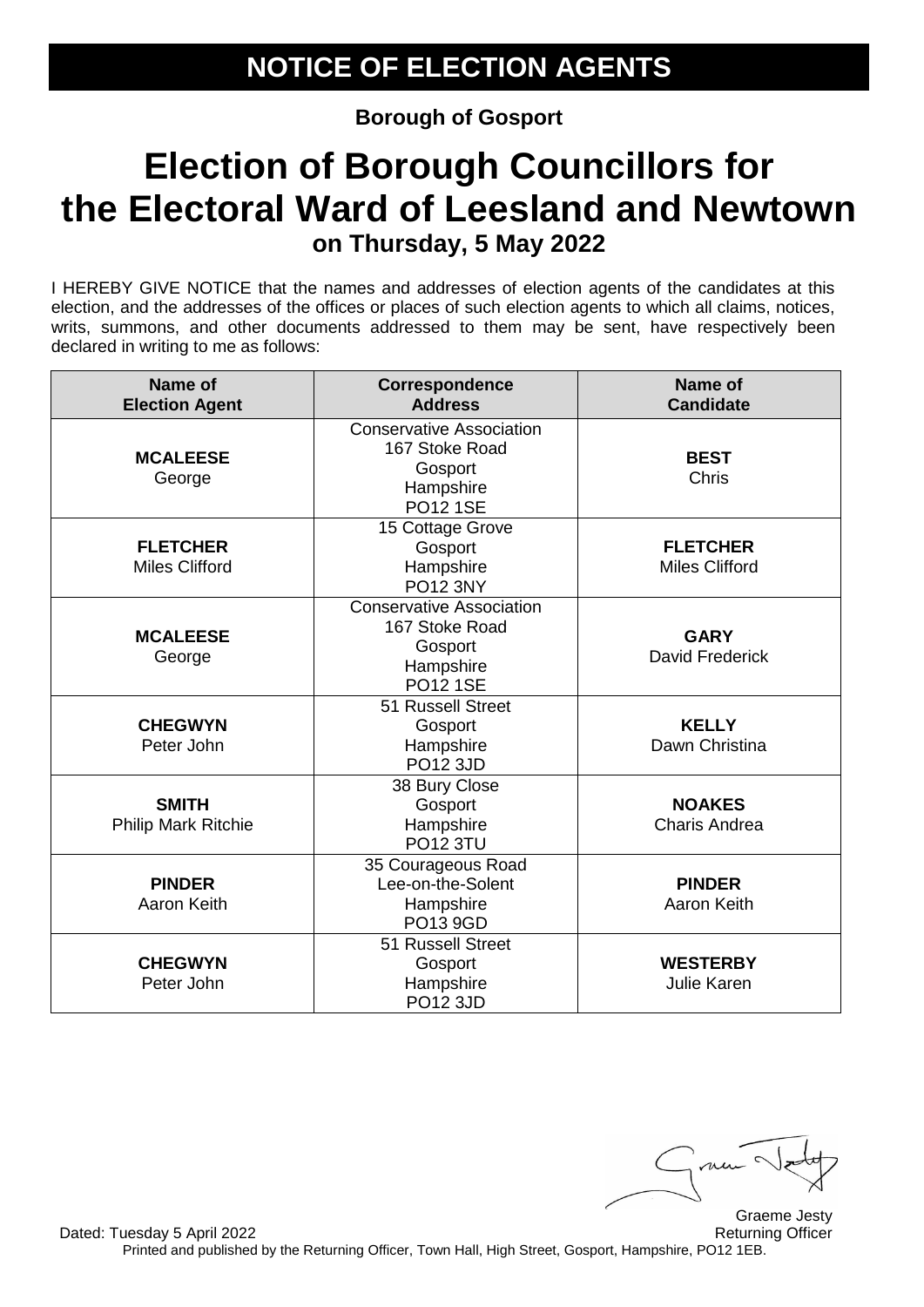# **Election of Borough Councillors for the Electoral Ward of Rowner and Holbrook on Thursday, 5 May 2022**

| Name of<br><b>Election Agent</b>           | Correspondence<br><b>Address</b>                                                             | Name of<br><b>Candidate</b>           |
|--------------------------------------------|----------------------------------------------------------------------------------------------|---------------------------------------|
| <b>MURPHY</b><br><b>Marcus Thomas</b>      | <b>Conservative Association</b><br>167 Stoke Road<br>Gosport<br>Hampshire<br><b>PO12 1SE</b> | <b>BERGIN</b><br>Paddy                |
| <b>CHEGWYN</b><br>Peter John               | 51 Russell Street<br>Gosport<br>Hampshire<br><b>PO12 3JD</b>                                 | <b>HERRIDGE</b><br>David Keith        |
| <b>CHEGWYN</b><br>Peter John               | 51 Russell Street<br>Gosport<br>Hampshire<br>PO12 3JD                                        | <b>JOHNSTON</b><br>Murray Alexander   |
| <b>MURPHY</b><br><b>Marcus Thomas</b>      | 104 Tichborne Way<br>Gosport<br>Hampshire<br><b>PO13 0BN</b>                                 | <b>MURPHY</b><br><b>Marcus Thomas</b> |
| <b>SMITH</b><br><b>Philip Mark Ritchie</b> | 38 Bury Close<br>Gosport<br>Hampshire<br><b>PO12 3TU</b>                                     | <b>NOAKES</b><br>Paul                 |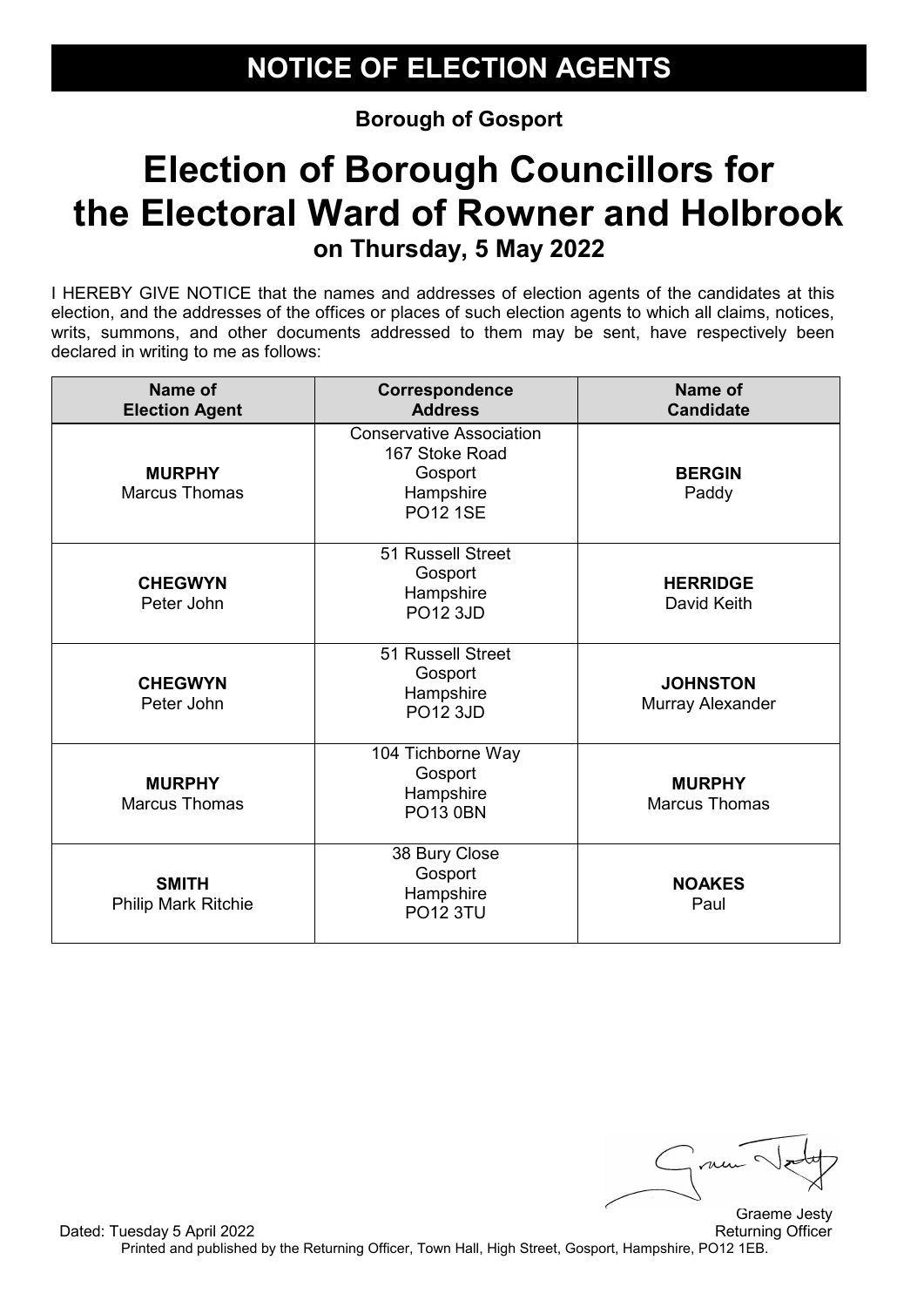# **Election of Borough Councillors for the Electoral Ward of Peel Common on Thursday, 5 May 2022**

| Name of<br><b>Election Agent</b>           | Correspondence<br><b>Address</b>                             | Name of<br><b>Candidate</b>            |
|--------------------------------------------|--------------------------------------------------------------|----------------------------------------|
| <b>HOOK</b><br>Lynn Maree                  | 25 Parker Close<br>Gosport<br>Hampshire<br><b>PO12 4BD</b>   | <b>HOOK</b><br>Lynn Maree              |
| <b>CHEGWYN</b><br>Peter John               | 51 Russell Street<br>Gosport<br>Hampshire<br><b>PO12 3JD</b> | <b>PEPPER</b><br><b>Martin Eric</b>    |
| <b>PHILPOTT</b><br>Stephen                 | 108 Long Drive<br>Gosport<br>Hampshire<br>PO13 0QX           | <b>PHILPOTT</b><br>Stephen             |
| <b>SMITH</b><br><b>Philip Mark Ritchie</b> | 38 Bury Close<br>Gosport<br>Hampshire<br><b>PO12 3TU</b>     | <b>STRATTON</b><br><b>Daniel Frank</b> |

 $\mu\mu$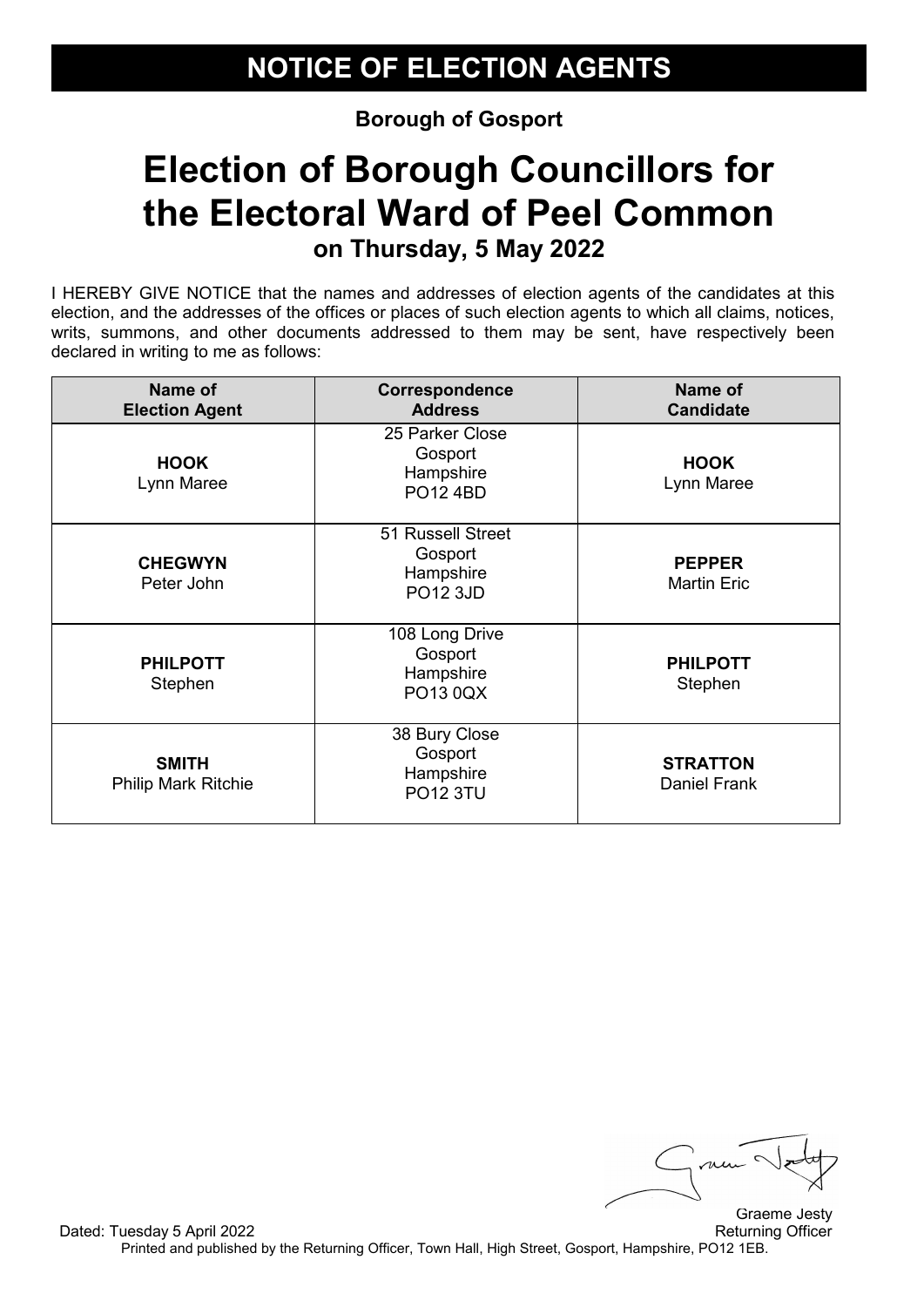# **Election of Borough Councillors for the Electoral Ward of Lee West on Thursday, 5 May 2022**

| Name of<br><b>Election Agent</b>           | <b>Correspondence</b><br><b>Address</b>                                                      | Name of<br><b>Candidate</b>         |
|--------------------------------------------|----------------------------------------------------------------------------------------------|-------------------------------------|
| <b>ASPINALL</b><br>Zoe Nicola              | 76 Gosport Road<br>Lee-on-the-Solent<br>Hampshire<br><b>PO13 9DP</b>                         | <b>ASPINALL</b><br>Zoe Nicola       |
| <b>BEAVIS</b><br>John William              | 28 Kings Road<br>Lee-on-the-Solent<br>Hampshire<br><b>PO13 9NU</b>                           | <b>BEAVIS</b><br>John William       |
| <b>SMITH</b><br><b>Philip Mark Ritchie</b> | 38 Bury Close<br>Gosport<br>Hampshire<br><b>PO12 3TU</b>                                     | <b>CRUDDAS</b><br><b>Anne Marie</b> |
| <b>BEAVIS</b><br>John William              | <b>Conservative Association</b><br>167 Stoke Road<br>Gosport<br>Hampshire<br><b>PO12 1SE</b> | <b>GLEDHILL</b><br>John Noel        |

me